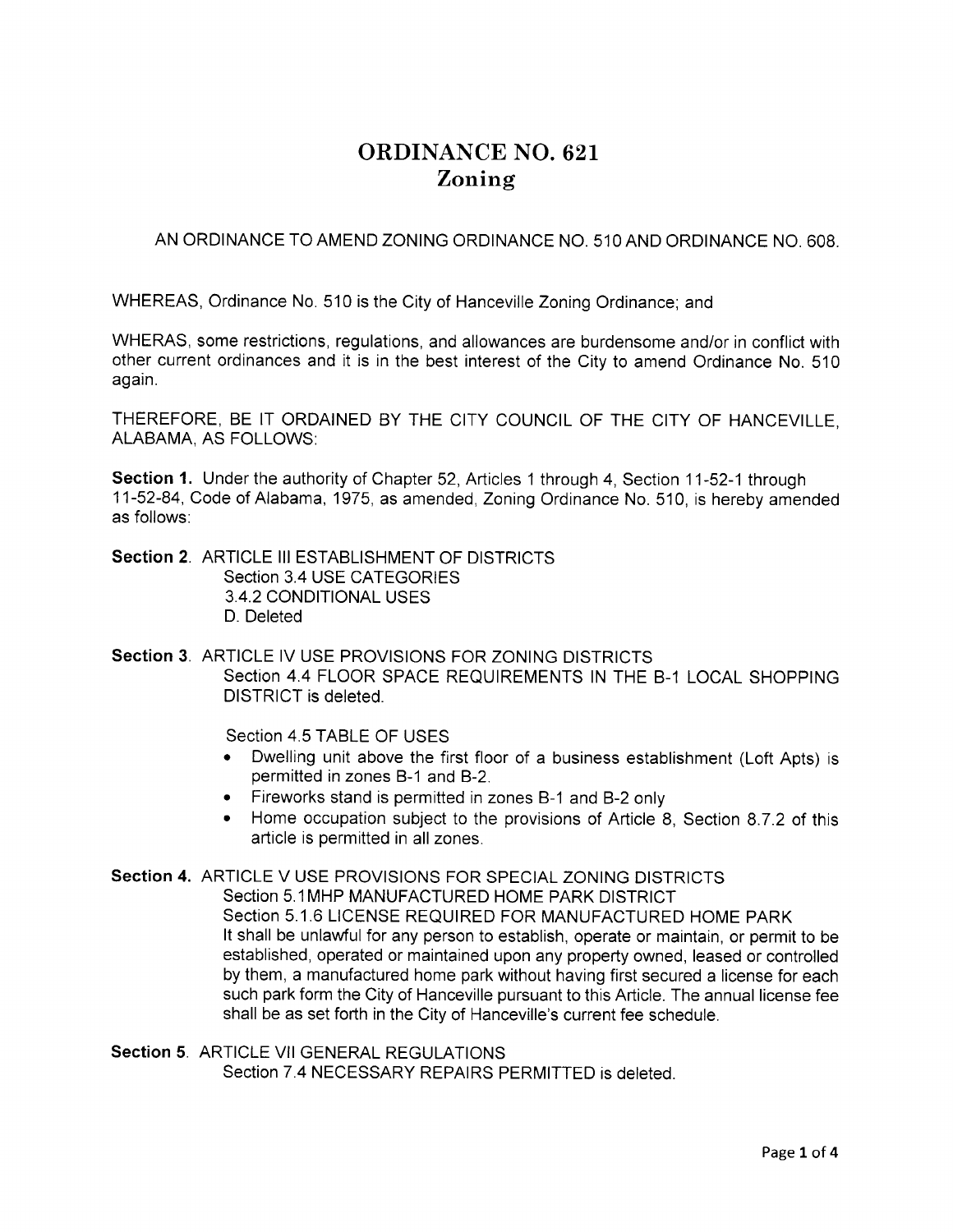Section 7.9 ZONING OF NEWLY ANNEXED LAND

All land hereafter annexed to the City of Hanceville shall be zoned in accordance with the following procedure:

7.9.1 The Planning Commission at their next scheduled meeting following the annexation of a property must draft a preliminary report of the area involved including the proposed zoning, schedule a public hearing on the proposal, giving notice to the public of such hearing by posting in four (4) conspicuous places in the municipality at least six (6) days prior to the hearing and as required by Alabama State Law. After holding the public hearing, the commission drafts a recommended zoning ordinance and map to be considered by the governing body.

7.9.2 The City Council upon receipt of a recommendation from the Planning Commission, gives notice and holds a public hearing prior to adopting a zoning ordinance. The notice must be published along with the ordinance in full in <sup>a</sup> newspaper published within the municipality. The notice must state the time and place that the ordinance is to be considered by the municipal governing body and stating further that at such time and place all persons who desire shall have an opportunity to be heard in opposition to or in favor of the ordinance. One week after the first insertion the ordinance must be published for a second time (or a synopsis, including the date and name of the newspaper in which the ordinance was first published). Both insertions must be published at least fifteen (15) days in advance of the passage of the ordinance.

7.9.3 Deleted

Section 7.11 Burial Plots 7.11.1 Bodies must be buried in an established cemetery.

Section 7.12 Unattended Donation Bins <sup>7</sup>.12.1 Unattended donation bins/boxes are not permitted in any district or zone.

### Section 6. ARTICLE VIII SUPPLEMENTAL REGULATIONS AND MODIFICATIONS Section 8.1 ACCESSORY USES OR STRUCTURES

8.1.2 Detached accessory buildings in residential districts shall not be nearerthan five (5) feet to any side or rear lot line. Detached automobile garages located in a side yard must maintain the side yard and front yard setbacks for the applicable zoning district.

Section 8.7 HOME OCCUPATIONS 8.7.1 Deleted

Section 8.11 SWIMMING AND WADING POOLS

8.11.1 Swimming pools and wading pools not located within a permanently and completely walled structure shall be constructed no closer than ten (10) feet of any property line and shall be completely fenced off from the ground up to a height of at least four (4) feet.

# Section 7. ARTICLE XIII ADMINISTRATION AND ENFORCEMENT

Section 13.2 BUILDING PERMIT REQUIRED (paragraph 1) It shall be unlawful to commence earthwork; the excavation for the construction of any building or other structure including accessory structures or signs; installation of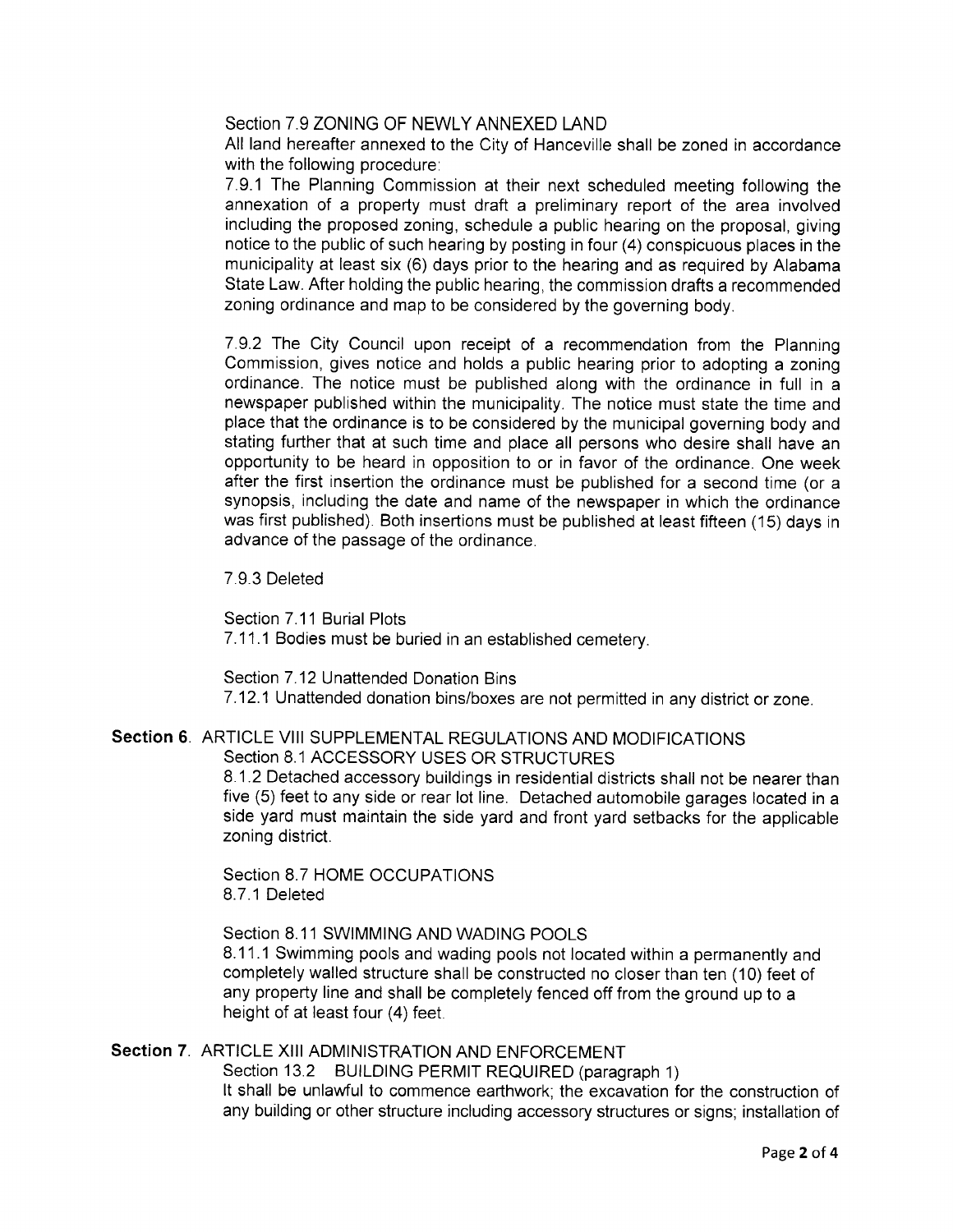any mobile home or house trailer; store building materials or erect temporary field offices; or commence the moving, alteration, repair, or improvement (except repairs/improvements not exceeding the City of Hanceville's current minimum cost policies) of any structure, until the Administrative Officer of the City of Hanceville has issued a building permit for such work.

#### Section 13.5 EXPIRATION OF BUILDING PERMIT (paragraph 2)

lf the work described in any building permit has not been substantially completed within one (1) year of the date of issuance thereof, said permit shall expire and be cancelled by the Administrative Officer and written notice thereof shall be given to the persons affected, together with a notice that further work as described in the cancelled permit shall not proceed unless and until a new building permit has been obtained.

#### Section 13.8 PENALTIES

Any person, owner, agent, lessee, tenant, contractor, firm, corporation, or any other person violating any provision of this Ordinance shall be punished by a fine not to exceed more than one thousand dollars (\$1000.00) and cost of court for each offense. A separate offense shall be deemed committed on each day during or on which a violation occurs or continues.

## Section 8. ARTICLE XV AMMENDMENTS

Section 15.2 APPLICATION FOR REZONING BY PROPERTY OWNER (paragraph 1) 15.2.1 Application. The applicant shall submit a complete zoning amendment application, on a form provided by the City, to the Administrative Officer at least five (5) days prior to the Planning Commission meeting at which the amendment is to be considered including a site plan, if required by Section 10.1.1, subparagraph D of this Ordinance, or if a site plan is not required, the application shall include, as a minimum, the following:

## Section 15.4 PUBLIC HEARINGS AND NOTICES

The following procedures for hearings and notices shall be followed for the rezoning of specific property. The following procedures for hearings and notices shall be required for amendments or revisions to the Zoning Ordinance. Such amendments or revisions shall follow the following requirements and the requirements of the Alabama State Law regarding notices and hearings.

#### 15.4.1 Deleted

#### 15.4.2 Deleted

15.4.3 Planning Commission Hearing. The planning commission must hold a public hearing, giving notice to the public of such hearing by posting in four conspicuous places in the municipality at least six (6) days prior to the hearing. After holding the public hearing, the commission drafts a recommendation to the governing body. lf the commission recommends rezoning the recommendation must include the proposed zoning ordinance and map to be considered by the governing body.

15.4.4 City Council Hearing. Upon receipt of a recommendation from the Planning Commission, the council gives notice and holds a public hearing prior to adopting a zoning ordinance. The notice must be published along with the ordinance in full